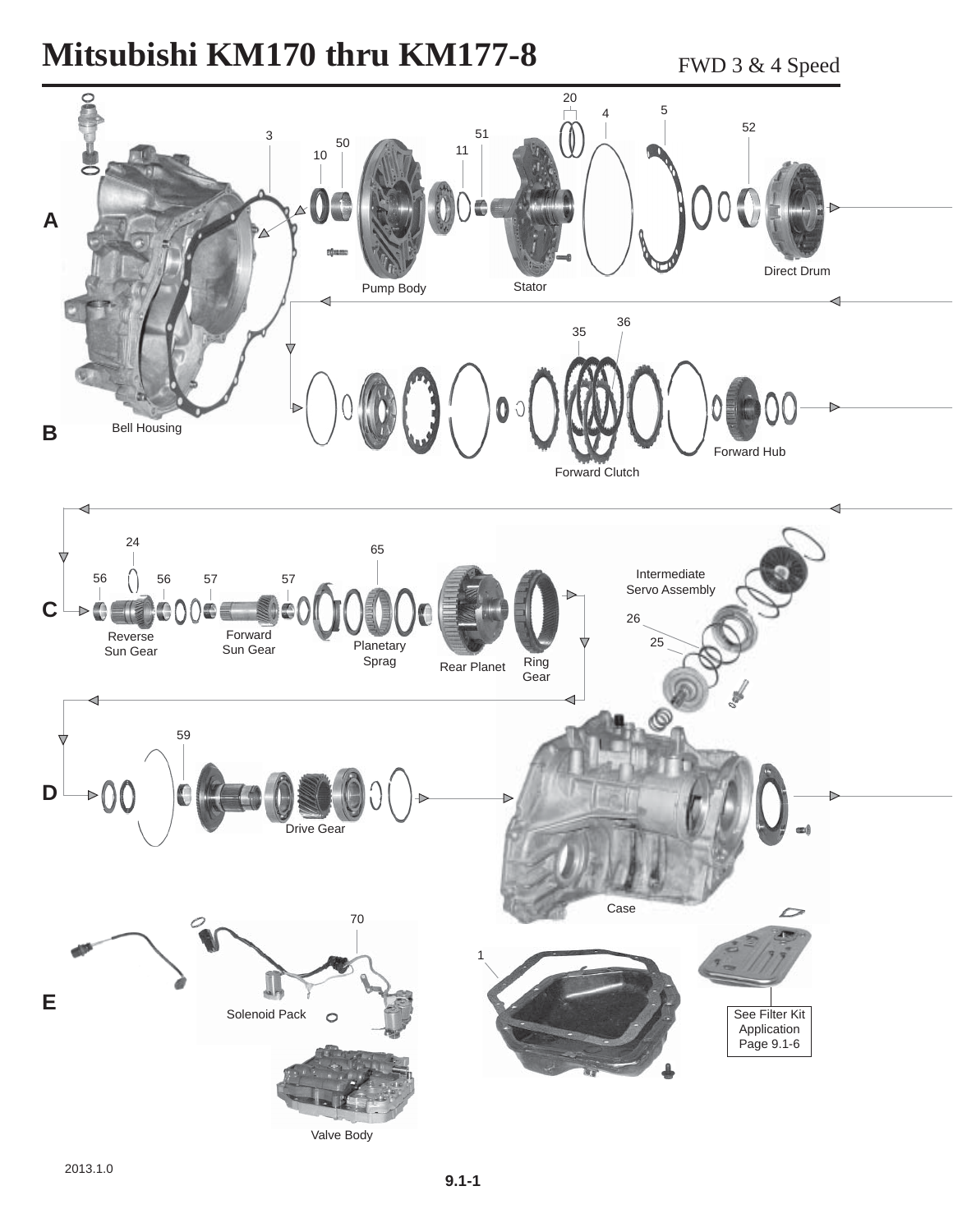### **Mitsubishi KM170 thru KM177-8**

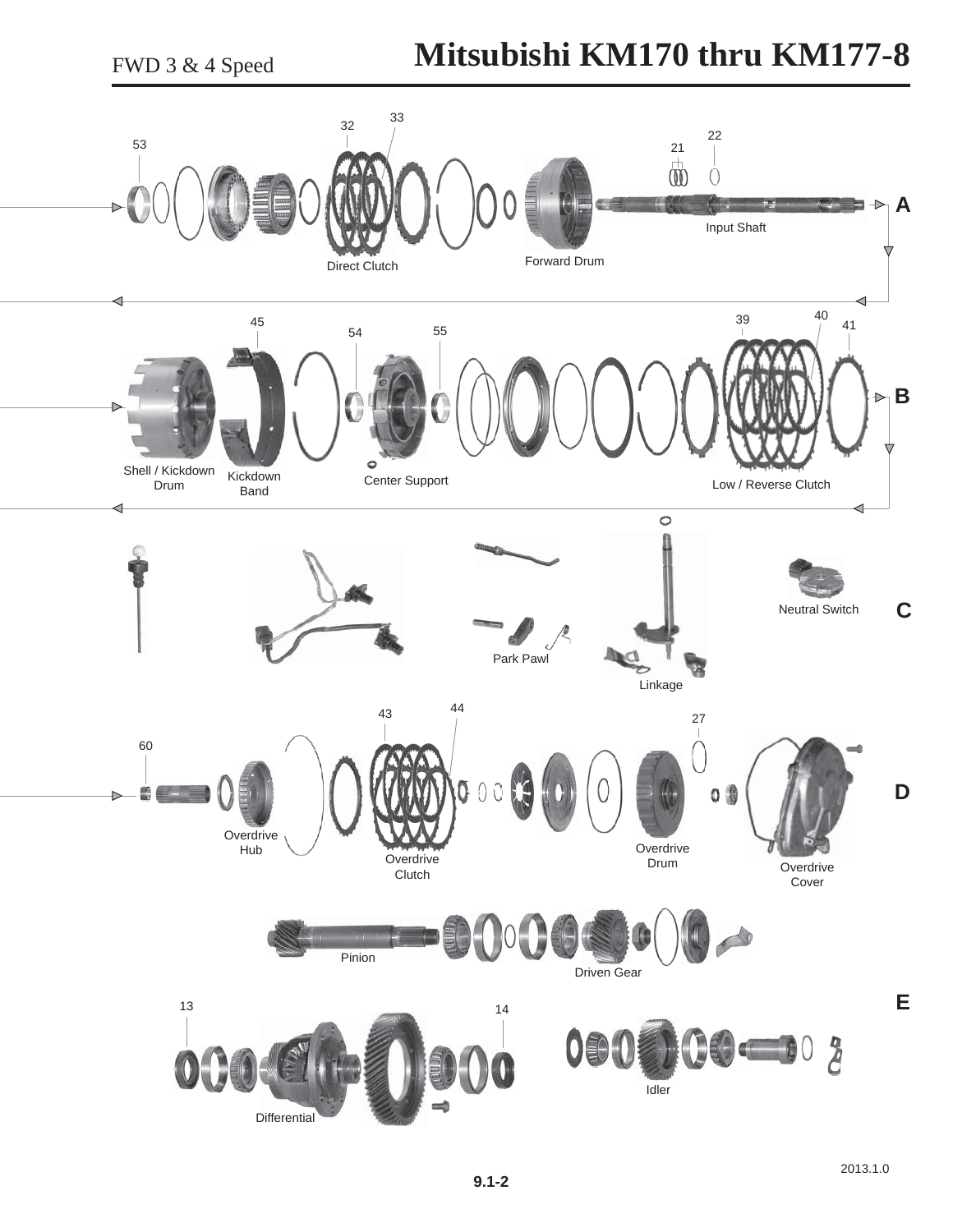#### **Mitsubishi KM Series**

| ILL.<br>NO.                                      | <b>PART</b><br><b>NUMBER</b>        | <b>PER</b><br><b>CAR</b>     | <b>DESCRIPTION</b>                                                                                                                                        | <b>YEARS</b> |  |  |  |  |  |  |  |
|--------------------------------------------------|-------------------------------------|------------------------------|-----------------------------------------------------------------------------------------------------------------------------------------------------------|--------------|--|--|--|--|--|--|--|
|                                                  |                                     |                              | <b>MASTER BOX KITS AND STEEL PLATE SUB-KITS</b>                                                                                                           |              |  |  |  |  |  |  |  |
|                                                  |                                     |                              |                                                                                                                                                           |              |  |  |  |  |  |  |  |
| ---<br>---                                       | <b>K7000DC-S</b><br><b>K7000J-S</b> |                              | Master Kit (w/o Steels)  KM170-0, -1, -2, KM171-0, 171-1, 171-2, KM172-0  1972-88<br>Master Kit (w/o Steels)  KM171-5, F3A21-2, KM172-5, F3A22-2  1989-97 |              |  |  |  |  |  |  |  |
| $---$                                            | <b>K7000F-S</b>                     |                              | Master Kit (w/o Steels)  KM175-1, KM175-2, F4A22-1  1985-90                                                                                               |              |  |  |  |  |  |  |  |
| $---$                                            | <b>K7000L-S</b>                     |                              | Master Kit (w/o Steels) KM175-5,-6, F4A22-2, KM176-5, F4A21-2, KM177-8, F4A23-2 1988-99                                                                   |              |  |  |  |  |  |  |  |
| ---                                              | <b>K7000M-S</b>                     |                              |                                                                                                                                                           |              |  |  |  |  |  |  |  |
|                                                  |                                     |                              | <b>Steel Plate Sub-Kits:</b>                                                                                                                              |              |  |  |  |  |  |  |  |
| $---$                                            | K7000H-9                            |                              |                                                                                                                                                           |              |  |  |  |  |  |  |  |
| $---$                                            | K7000L-9                            |                              | Steel Plate Kit  KM172-5, F3A22-2, KM175-5, -6, F4A22-2, KM177-8, F4A23-2 1989-99                                                                         |              |  |  |  |  |  |  |  |
| $---$                                            | K7000K-9                            |                              |                                                                                                                                                           |              |  |  |  |  |  |  |  |
| <b>OVERHAUL KITS AND GASKET SETS AND GASKETS</b> |                                     |                              |                                                                                                                                                           |              |  |  |  |  |  |  |  |
| ---                                              | <b>K70900DC</b>                     |                              | Overhaul Kit  KM170, 170-1, 170-2, KM171-0, 171-1, 171-2, 172-0  1979-88                                                                                  |              |  |  |  |  |  |  |  |
|                                                  | <b>K70900F</b>                      |                              |                                                                                                                                                           |              |  |  |  |  |  |  |  |
| $---$                                            | <b>K70900H</b>                      |                              |                                                                                                                                                           |              |  |  |  |  |  |  |  |
| ---                                              | <b>K70900L</b>                      |                              | Overhaul Kit  KM175-5, 175-6, 176-5, 177-8, F4A21-2, 22-2, 22-3, 23-2  1988-99                                                                            |              |  |  |  |  |  |  |  |
| $---$                                            | K70900H-1                           |                              | Gasket & Rubber Kit KM170, 170-1, -2, 171-0, -1, -2, -5, 172-0, -5, F3A21-2, 22-2. 1979-97                                                                |              |  |  |  |  |  |  |  |
| $---$                                            | K70900FM-1                          |                              | Gasket & Rubber Kit KM175-1, KM175-2, 177-0  1985-90                                                                                                      |              |  |  |  |  |  |  |  |
| $\qquad \qquad - -$                              | K70900L-1                           |                              | Gasket & Rubber Kit KM175-5, 175-6, 176-5, 177-8, F4A21-2, 22-1, 22-2, 23-2  1988-99                                                                      |              |  |  |  |  |  |  |  |
| 1E                                               | 70170A                              | 1                            |                                                                                                                                                           |              |  |  |  |  |  |  |  |
| 1E                                               | 70170BX                             | $\mathbf{1}$                 |                                                                                                                                                           |              |  |  |  |  |  |  |  |
| 1E                                               | 70170G                              | $\mathbf{1}$                 |                                                                                                                                                           |              |  |  |  |  |  |  |  |
| 3A<br>4A                                         | 70106BM<br>70100                    | $\mathbf{1}$<br>$\mathbf{1}$ | Converter Housing to Case Gasket (18 Bolts) - Metal  1985-99                                                                                              |              |  |  |  |  |  |  |  |
| 5A                                               | 70101B                              |                              |                                                                                                                                                           |              |  |  |  |  |  |  |  |
|                                                  |                                     |                              |                                                                                                                                                           |              |  |  |  |  |  |  |  |
|                                                  |                                     |                              | <b>METAL CLAD SEALS</b>                                                                                                                                   |              |  |  |  |  |  |  |  |
|                                                  | 10A 70526                           | $\mathbf{1}$                 |                                                                                                                                                           |              |  |  |  |  |  |  |  |
| 11A                                              | 70553                               | $\mathbf{1}$                 |                                                                                                                                                           |              |  |  |  |  |  |  |  |
| 13E                                              | 70551                               | $\mathbf{1}$                 |                                                                                                                                                           |              |  |  |  |  |  |  |  |
|                                                  | 14E 70551                           | 1                            |                                                                                                                                                           |              |  |  |  |  |  |  |  |
| $---$                                            | 70509                               | $\mathbf{1}$                 |                                                                                                                                                           |              |  |  |  |  |  |  |  |
|                                                  |                                     |                              | <b>SEALING RINGS</b>                                                                                                                                      |              |  |  |  |  |  |  |  |
| ---                                              | <b>K70901DC</b>                     | $\mathbf{1}$                 | Sealing Ring Kit  KM170-0, 170-1, 170-2, KM171-0, 171-1, 171-2, 172-0  1979-88                                                                            |              |  |  |  |  |  |  |  |
| $---$                                            | K70901F                             | $\mathbf{1}$                 |                                                                                                                                                           |              |  |  |  |  |  |  |  |
|                                                  | K70901H                             | $\mathbf{1}$                 | Sealing Ring Kit  KM171-5, 172-5, F3A21-2, 22-2  1989-97                                                                                                  |              |  |  |  |  |  |  |  |
| $---$                                            | K70901G                             | 1                            | Sealing Ring Kit  All 4 Speed w/ -5, & -6, KM177, F4A23-2  1988-99                                                                                        |              |  |  |  |  |  |  |  |
| 20A                                              | 70200T                              | 2                            |                                                                                                                                                           |              |  |  |  |  |  |  |  |
| 21A                                              | 70202                               | $1 - 3$                      |                                                                                                                                                           |              |  |  |  |  |  |  |  |
| 21A                                              | 70202GT                             | 3                            |                                                                                                                                                           |              |  |  |  |  |  |  |  |
| 22A                                              | 70201                               | $\mathbf{1}$                 |                                                                                                                                                           |              |  |  |  |  |  |  |  |
| $\qquad \qquad - -$                              | 70203                               | $\mathbf{1}$                 |                                                                                                                                                           |              |  |  |  |  |  |  |  |
| 24C                                              | 70210T                              | 1                            |                                                                                                                                                           |              |  |  |  |  |  |  |  |
| 25C<br>25C                                       | 70208T<br>70208GT                   | 1<br>$\mathbf{1}$            |                                                                                                                                                           |              |  |  |  |  |  |  |  |
| 26C                                              | 70207T                              | $\mathbf{1}$                 |                                                                                                                                                           |              |  |  |  |  |  |  |  |
| 26C                                              | 70207AT                             | $\mathbf{1}$                 |                                                                                                                                                           |              |  |  |  |  |  |  |  |
| 27D                                              | 70209                               | 1                            |                                                                                                                                                           |              |  |  |  |  |  |  |  |
| ---                                              | 70204                               | 1                            |                                                                                                                                                           |              |  |  |  |  |  |  |  |
| $---$                                            | 70206                               | 1                            |                                                                                                                                                           |              |  |  |  |  |  |  |  |
| <b>CLUTCH PLATES</b>                             |                                     |                              |                                                                                                                                                           |              |  |  |  |  |  |  |  |
|                                                  |                                     |                              |                                                                                                                                                           |              |  |  |  |  |  |  |  |
| 32A                                              | 70304                               |                              |                                                                                                                                                           |              |  |  |  |  |  |  |  |
| 32A                                              | 70304G                              |                              |                                                                                                                                                           |              |  |  |  |  |  |  |  |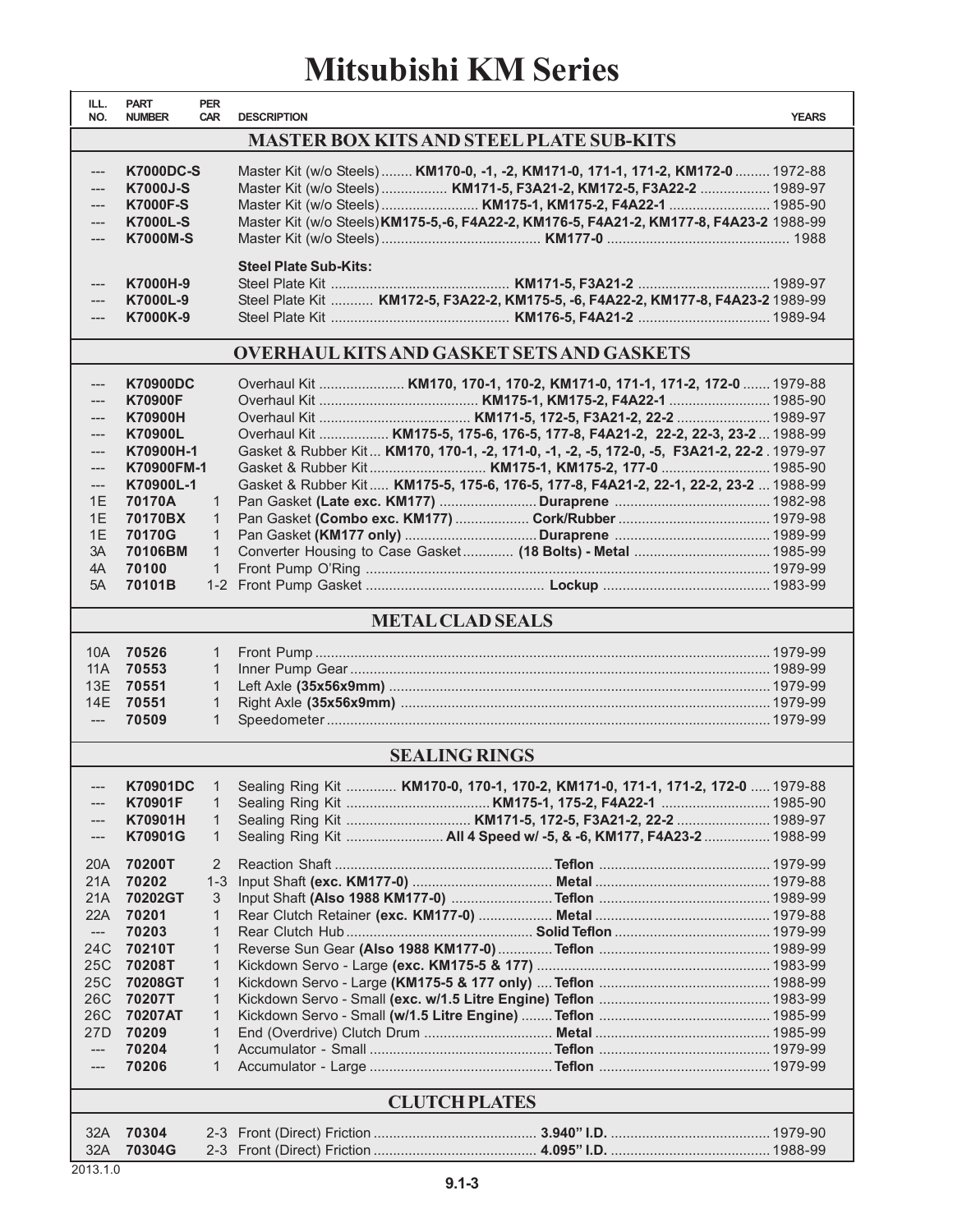## **Mitsubishi KM Series**

| ILL.<br>NO.                    | <b>PART</b><br><b>NUMBER</b> | <b>PER</b><br><b>CAR</b>     | <b>DESCRIPTION</b>                                                                                    | <b>YEARS</b> |  |  |  |  |  |  |  |
|--------------------------------|------------------------------|------------------------------|-------------------------------------------------------------------------------------------------------|--------------|--|--|--|--|--|--|--|
| <b>CLUTCH PLATES - Cont'd.</b> |                              |                              |                                                                                                       |              |  |  |  |  |  |  |  |
| 33A                            | 70312                        |                              |                                                                                                       |              |  |  |  |  |  |  |  |
| 33A                            | 70312G                       |                              |                                                                                                       |              |  |  |  |  |  |  |  |
| 33A                            | 70312R                       |                              |                                                                                                       |              |  |  |  |  |  |  |  |
| 35 <sub>B</sub>                | 70304                        |                              |                                                                                                       |              |  |  |  |  |  |  |  |
| 35B                            | 70304A                       |                              |                                                                                                       |              |  |  |  |  |  |  |  |
| 35B                            | 70304G                       |                              |                                                                                                       |              |  |  |  |  |  |  |  |
| 36 <sub>B</sub>                | 70305                        |                              |                                                                                                       |              |  |  |  |  |  |  |  |
| 36 <sub>B</sub>                | 70305G                       |                              |                                                                                                       |              |  |  |  |  |  |  |  |
| 39 <sub>B</sub>                | 70321                        |                              |                                                                                                       |              |  |  |  |  |  |  |  |
| 39B                            | 70321G                       |                              |                                                                                                       |              |  |  |  |  |  |  |  |
| 40B                            | 70322G                       | $3 - 5$                      |                                                                                                       |              |  |  |  |  |  |  |  |
| 40B                            | 70322H                       | 5                            | Low & Reverse Steel  20 Teeth - .040" - 5.300" I.D.  1988-99                                          |              |  |  |  |  |  |  |  |
| 41B                            | 70314A                       | $\mathbf{1}$                 |                                                                                                       |              |  |  |  |  |  |  |  |
| 43D                            | 70308                        |                              |                                                                                                       |              |  |  |  |  |  |  |  |
| 44D                            | 70309                        |                              |                                                                                                       |              |  |  |  |  |  |  |  |
|                                |                              |                              |                                                                                                       |              |  |  |  |  |  |  |  |
| <b>BANDS</b>                   |                              |                              |                                                                                                       |              |  |  |  |  |  |  |  |
| 45B                            | 70714                        | $\mathbf{1}$                 |                                                                                                       |              |  |  |  |  |  |  |  |
| 45B                            | 70714A                       | $\mathbf{1}$                 |                                                                                                       |              |  |  |  |  |  |  |  |
|                                |                              |                              |                                                                                                       |              |  |  |  |  |  |  |  |
|                                |                              |                              | <b>BUSHINGS</b>                                                                                       |              |  |  |  |  |  |  |  |
| $\qquad \qquad - -$            | <b>K70980L</b>               | $\mathbf{1}$                 | Bushing Kit  All 3-Speeds, All 4-Speeds w/ -5, -6, All KM177, F4A23-2  1988-99                        |              |  |  |  |  |  |  |  |
| 50A                            | 70005                        | 1                            |                                                                                                       |              |  |  |  |  |  |  |  |
| 51A                            | 70001L                       | $\mathbf{1}$                 |                                                                                                       |              |  |  |  |  |  |  |  |
| 52A                            | 70002                        | $\mathbf{1}$                 |                                                                                                       |              |  |  |  |  |  |  |  |
| 52A                            | 70002L                       | $\mathbf{1}$                 |                                                                                                       |              |  |  |  |  |  |  |  |
| 53A                            | 70008L                       | $\mathbf{1}$                 |                                                                                                       |              |  |  |  |  |  |  |  |
| 54B                            | 54/5B 60018<br>70003         | $1 - 2$<br>$\mathbf{1}$      | Center Support (Front)  All -5, -6 & KM177 & KM172-0, 175-1, 175-2 (1984-90)  1988-99                 |              |  |  |  |  |  |  |  |
| 56C                            | 70006L                       | 2                            |                                                                                                       |              |  |  |  |  |  |  |  |
| 57C                            | 70016L                       | 2                            | Forward Sun Gear  All 4 Speeds -5, -6 & KM177  1988-99                                                |              |  |  |  |  |  |  |  |
| 59 <sub>D</sub>                | 70009L                       | $\mathbf{1}$                 |                                                                                                       |              |  |  |  |  |  |  |  |
| 60 <sub>D</sub>                | 70016L                       | $\mathbf{1}$                 |                                                                                                       |              |  |  |  |  |  |  |  |
|                                |                              |                              |                                                                                                       |              |  |  |  |  |  |  |  |
|                                |                              |                              | <b>SPRAGS</b>                                                                                         |              |  |  |  |  |  |  |  |
| 65C                            | 70814                        | 1                            | Planetary Sprag (exc. w/2.0 Litre or Larger Engines, 26 Elements - .571" Wide)  1979-88               |              |  |  |  |  |  |  |  |
| 65C                            | 51814                        | 1                            | Planetary Sprag (w/2.0 Litre or Larger Engines, 26 Elements - .700" Wide)  1984-99                    |              |  |  |  |  |  |  |  |
| 65C                            | 67814D                       | $\mathbf{1}$                 | Planetary Sprag (KM176-5)  20 Elements - .610" Wide  1984-94                                          |              |  |  |  |  |  |  |  |
|                                |                              |                              | <b>SHIFT ENHANCEMENTS AND ELECTRONICS</b>                                                             |              |  |  |  |  |  |  |  |
|                                | K70944F <sup>1</sup>         | 1                            |                                                                                                       |              |  |  |  |  |  |  |  |
|                                | ST70944L <sup>1</sup>        | $\overline{1}$               |                                                                                                       |              |  |  |  |  |  |  |  |
|                                |                              |                              | <sup>1</sup> Addresses: 2-3 Cutloose and/or Soft 3rd, 3rd Burn-Up, 3-4 Neutral, 4-2 Kickdown Runaway, |              |  |  |  |  |  |  |  |
|                                |                              |                              | Coast Bang, Long Slide 1-2 and 3-4, No Forward and/or Reverse, Won't Fill the Converter.              |              |  |  |  |  |  |  |  |
|                                | 70896F                       | 1                            |                                                                                                       |              |  |  |  |  |  |  |  |
| <b>70E</b>                     | K70879U <sup>2</sup>         | 1                            |                                                                                                       |              |  |  |  |  |  |  |  |
| <b>70E</b>                     | <b>K70879AU</b>              | $\mathbf{1}$                 |                                                                                                       |              |  |  |  |  |  |  |  |
| 70E                            | <b>K70879BU</b>              | $\mathbf{1}$                 |                                                                                                       |              |  |  |  |  |  |  |  |
| $\qquad \qquad - -$            | 70871U                       | $1 - 2$                      |                                                                                                       |              |  |  |  |  |  |  |  |
| ---                            | 70870U<br>70870U             | $\mathbf{1}$<br>$\mathbf{1}$ |                                                                                                       |              |  |  |  |  |  |  |  |
|                                | 70870AU                      | $\mathbf{1}$                 |                                                                                                       |              |  |  |  |  |  |  |  |
|                                |                              |                              | <sup>2</sup> For 1985-88 Units with a Round Vehicle Harness Connector, please order K70859U.          |              |  |  |  |  |  |  |  |